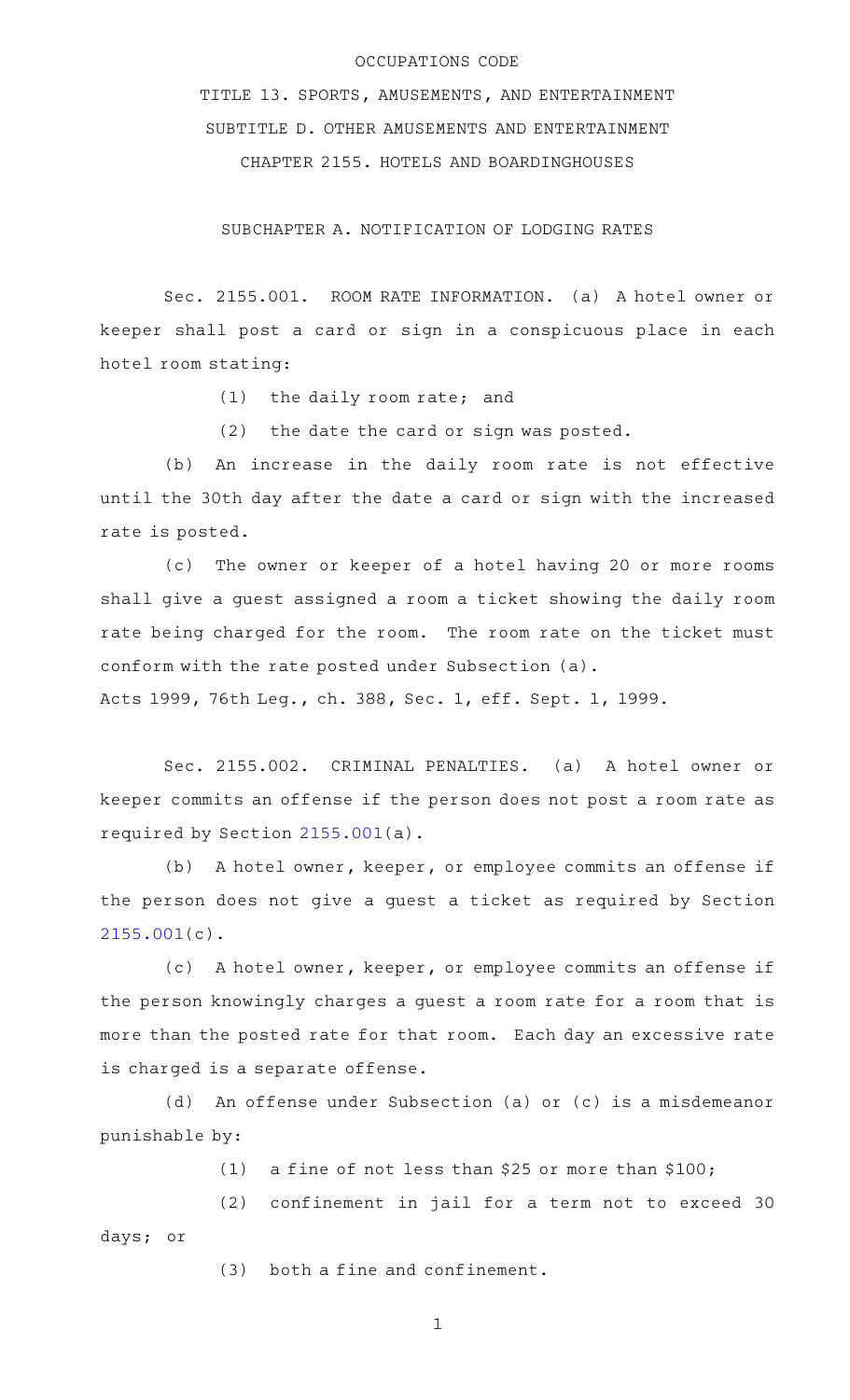(e) An offense under Subsection (b) is a misdemeanor punishable by a fine of not more than \$100. Acts 1999, 76th Leg., ch. 388, Sec. 1, eff. Sept. 1, 1999.

SUBCHAPTER B. LIABILITY FOR PERSONAL PROPERTY ON PREMISES

Sec. 2155.051. DEFINITION. In this subchapter, "hotel" means a business, including an inn or rooming house, that furnishes food, lodging, or both food and lodging to a person applying and paying for the service.

Acts 1999, 76th Leg., ch. 388, Sec. 1, eff. Sept. 1, 1999.

Sec. 2155.052. LIABILITY FOR VALUABLES. (a) This section applies only to a hotel, apartment hotel, or boardinghouse keeper who:

(1) continuously maintains a metal safe or vault in the keeper 's hotel, apartment hotel, or boardinghouse that is in good order and fit for the custody of money, jewelry, silver or gold articles, precious stones, personal ornaments, or documents; and

(2) keeps suitable locks or bolts on the guests' sleeping room doors and proper fastenings on the transom and window of guest rooms.

(b) A hotel, apartment hotel, or boardinghouse keeper is not liable for a loss or injury suffered by a guest from the loss of valuables in an amount of more than \$50 if:

(1) the valuables could reasonably have been kept in the safe or vault of the hotel, apartment hotel, or boardinghouse;

(2) the loss or injury does not occur through the negligence or wrongdoing of the keeper or an employee of the hotel, apartment hotel, or boardinghouse; and

(3) a printed copy of this section is posted on the door of the guest 's sleeping room.

(c) Subsection (b) does not apply if:

(1) the guest offered to deliver the valuables to the hotel, apartment hotel, or boardinghouse keeper for custody in the safe or vault; and

(2) the hotel, apartment hotel, boarding hotel, or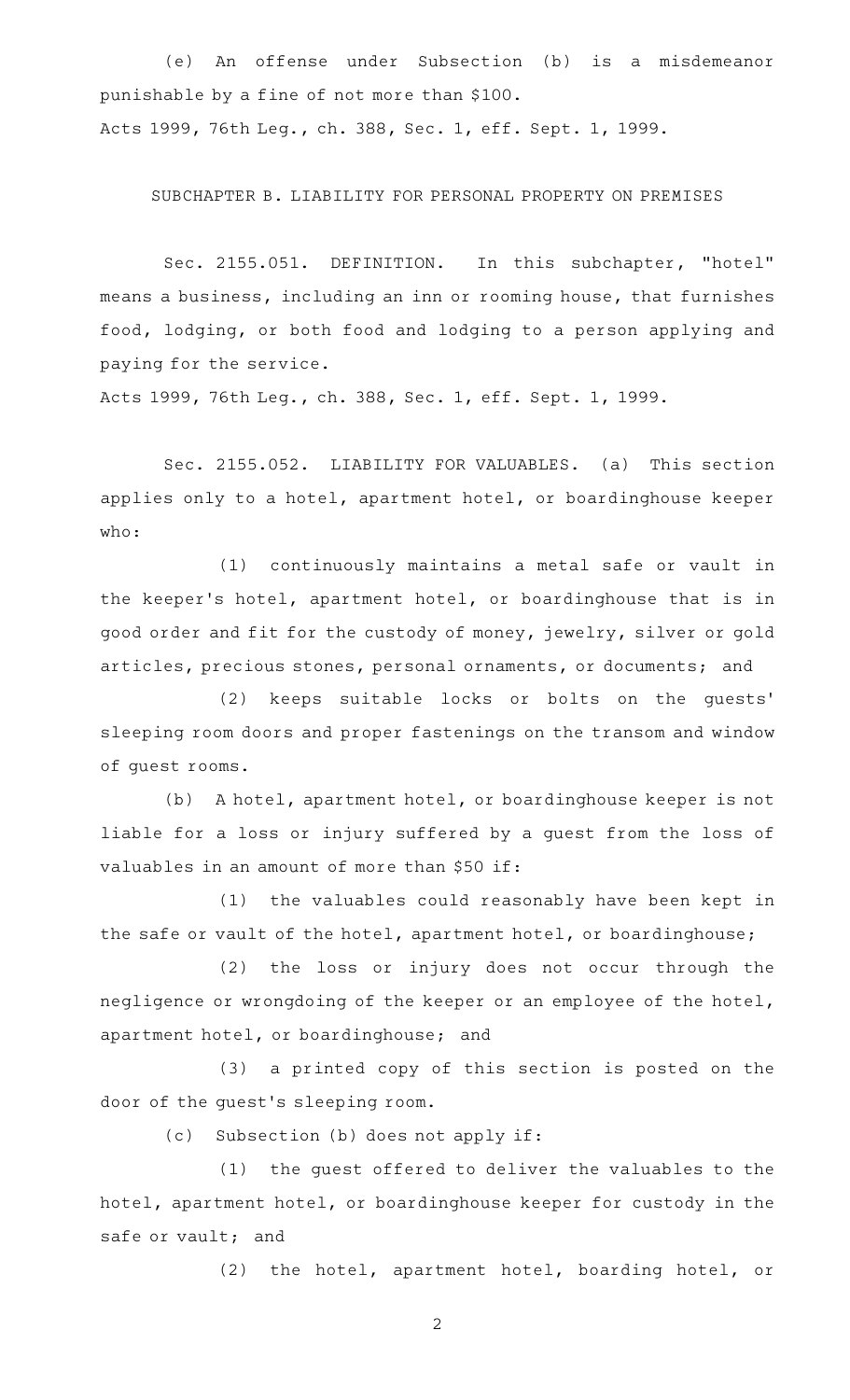boardinghouse keeper did not:

 $(A)$  deposit the valuables in the safe or vault; and

 $(B)$  issue a receipt for the valuables. Acts 1999, 76th Leg., ch. 388, Sec. 1, eff. Sept. 1, 1999.

Sec. 2155.053. GRATUITOUS BAILEE. (a) A hotel, apartment hotel, or boardinghouse keeper may hold a person's property, including baggage, at the keeper 's option and at the property owner 's risk if the property owner:

(1) forwards the property to the hotel, apartment hotel, or boardinghouse before becoming a guest;

(2) leaves the property in the hotel, apartment hotel, or boardinghouse lobby before checking the property or becoming a guest; or

 $(3)$  allows the property to remain in the hotel, apartment hotel, or boardinghouse after the innkeeper and guest relationship has ceased and without checking the property.

(b) If a person checks property at a hotel, apartment hotel, or boardinghouse and leaves the property at the hotel, apartment hotel, or boardinghouse free of charge for one week without being a guest, the hotel, apartment hotel, or boardinghouse keeper may, absent a special agreement, continue to hold the property after the first week at the property owner 's risk.

Acts 1999, 76th Leg., ch. 388, Sec. 1, eff. Sept. 1, 1999.

## SUBCHAPTER C. FIREARMS POLICY

Sec. 2155.101. DEFINITION. In this subchapter, "hotel" means a hotel, motel, inn, or similar business entity that offers more than 10 rooms to the public for temporary lodging for a fee. Added by Acts 2013, 83rd Leg., R.S., Ch. 237 (H.B. [333](http://www.legis.state.tx.us/tlodocs/83R/billtext/html/HB00333F.HTM)), Sec. 1, eff. September 1, 2013.

Amended by:

Acts 2021, 87th Leg., R.S., Ch. 1008 (S.B. [20](http://www.legis.state.tx.us/tlodocs/87R/billtext/html/SB00020F.HTM)), Sec. 2, eff. September 1, 2021.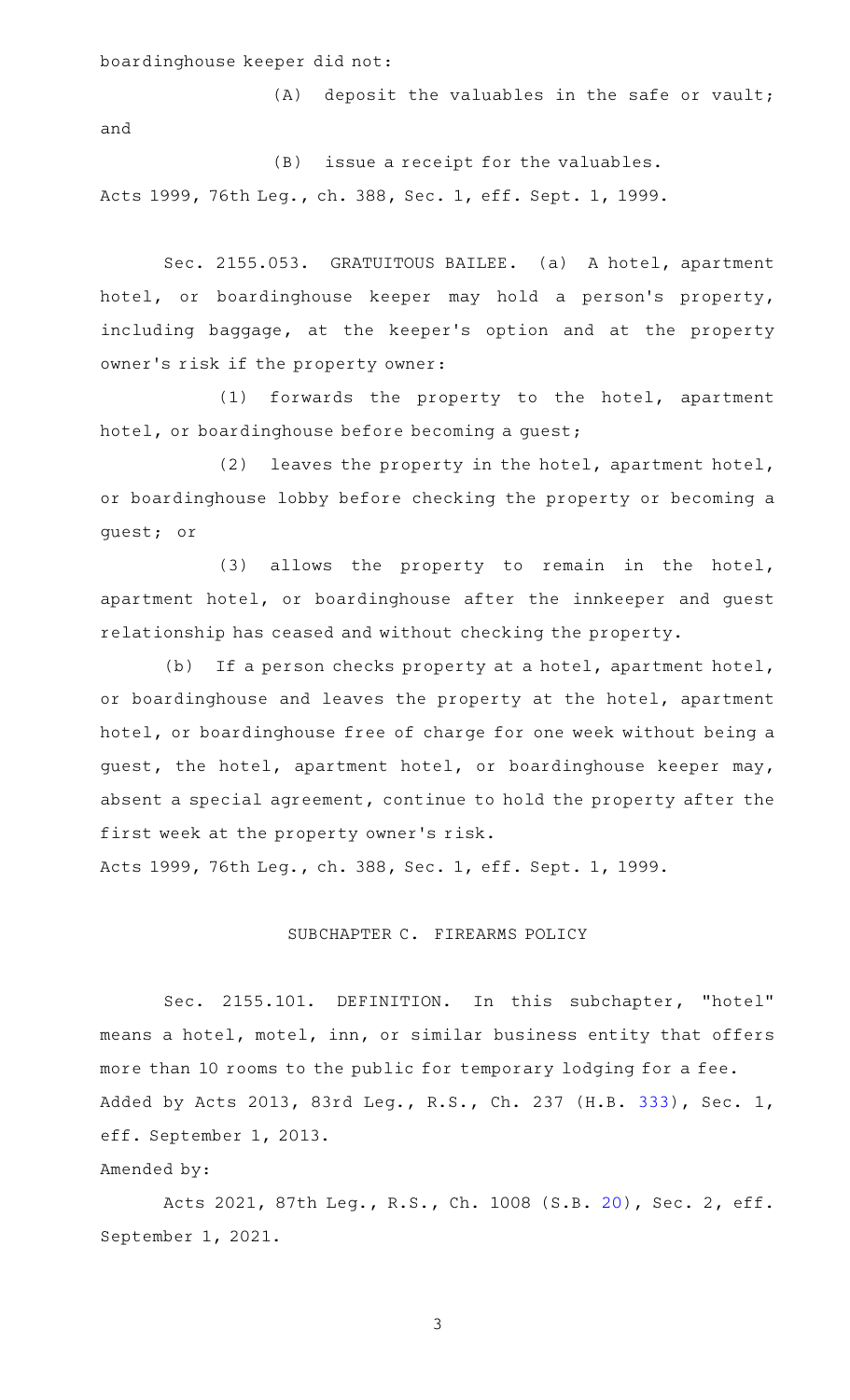Sec. 2155.102. APPLICABILITY OF SUBCHAPTER. This subchapter applies only to a hotel that has a policy prohibiting or restricting the possession, storage, or transportation of firearms by hotel guests.

Added by Acts 2013, 83rd Leg., R.S., Ch. 237 (H.B. [333](http://www.legis.state.tx.us/tlodocs/83R/billtext/html/HB00333F.HTM)), Sec. 1, eff. September 1, 2013.

Sec. 2155.1025. FIREARMS POLICY. (a) Unless possession of a handgun or other firearm or ammunition on hotel property is prohibited by state or federal law, a hotel may not adopt a policy prohibiting a hotel guest from:

(1) carrying or storing a firearm or firearm ammunition in the guest 's hotel room;

(2) carrying a firearm or firearm ammunition directly en route to or from the hotel or the guest 's hotel room;

(3) carrying a firearm or firearm ammunition directly en route to or from the guest 's vehicle located on the hotel property, including a vehicle in a parking area provided for hotel guests; or

(4) carrying or storing a firearm or firearm ammunition in the guest's vehicle located on the hotel property, including a vehicle in a parking area provided for hotel guests.

(b)AAA hotel may adopt a policy requiring a hotel guest carrying a firearm or firearm ammunition in a common area on the hotel property to:

 $(1)$  carry a handgun in a concealed manner; or

 $(2)$  carry a firearm or ammunition in a case or bag. Added by Acts 2021, 87th Leg., R.S., Ch. 1008 (S.B. [20](http://www.legis.state.tx.us/tlodocs/87R/billtext/html/SB00020F.HTM)), Sec. 3, eff. September 1, 2021.

Sec. 2155.103. NOTICE REGARDING FIREARMS POLICY. (a) A hotel shall include on the hotel 's Internet reservation website the hotel's policy regarding the possession, storage, and transportation of firearms.

(b) If a hotel provides a written confirmation or a written statement of terms and conditions to a consumer after accepting the consumer 's hotel reservation by telephone, the hotel shall include